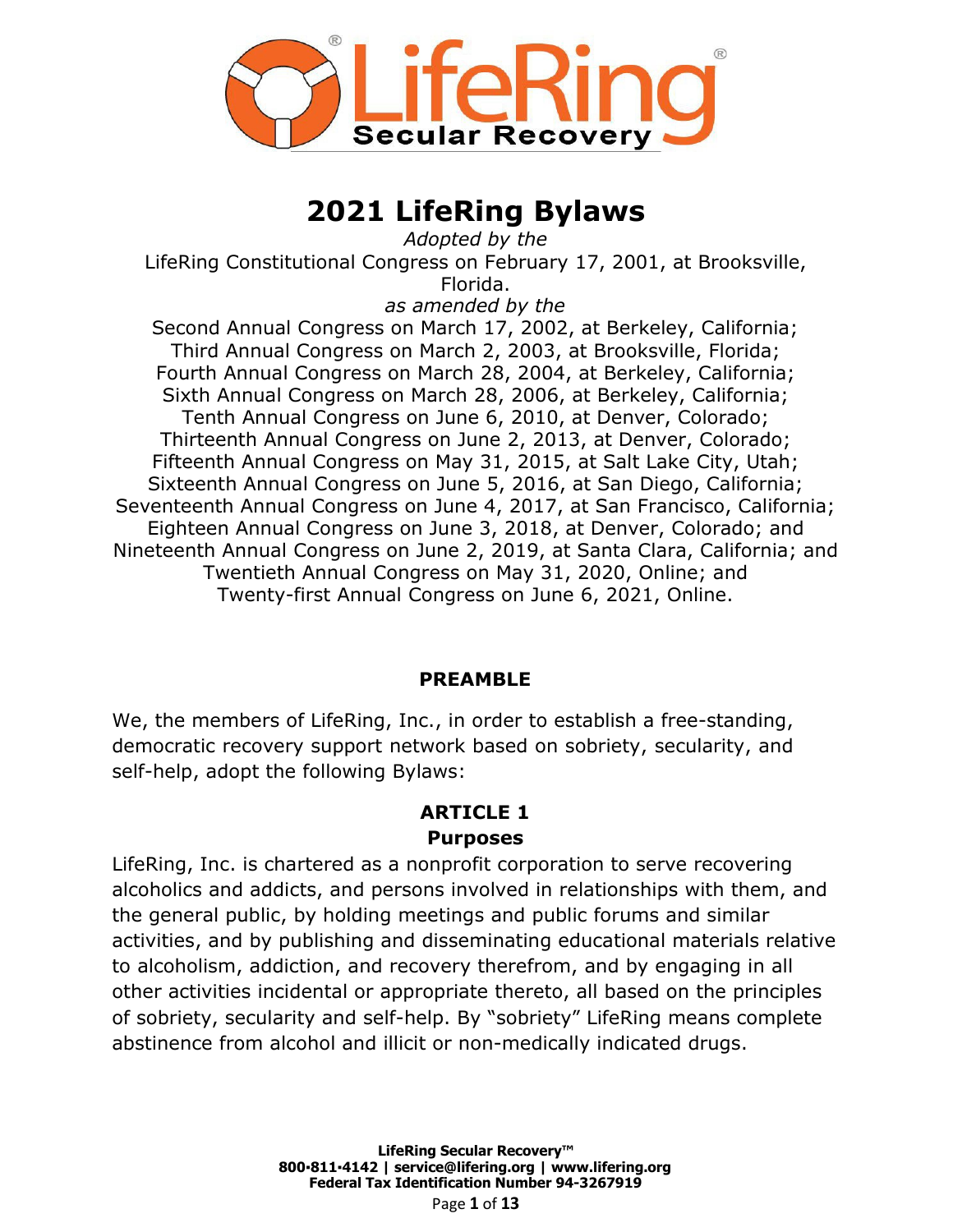

#### **ARTICLE 2 Offices**

The corporation may establish offices as may be lawful and appropriate.

## **ARTICLE 3 Name**

The meetings, public forums, and similar activities that are dedicated to the purposes listed under Article 1 above under the auspices of LifeRing, Inc. shall have the name" LifeRing Secular Recovery" or "LifeRing." [amended 2021.]

## **ARTICLE 4 Membership**

The only requirement for attendance at LifeRing Secular Recovery meetings is a desire to abstain from the use of alcohol and illicit or non-medically indicated drugs. Each attendee at a LifeRing Secular Recovery meeting if such attendee so chooses shall be a member of LifeRing, Inc.

#### **ARTICLE 5 Meetings**

**5.1** The coming together of two or more persons for the purpose of sobriety, secularity, and self-help using the LifeRing name and principles constitutes a meeting of LifeRing Secular Recovery.

**5.2** A meeting may come together either face-to-face or via electronic communication, except as otherwise provided in Sections 6.1 and 10.7 below.

**5.3** Each LifeRing meeting shall be bound and abide by the LifeRing Meeting Charter contained in Article 12 of these Bylaws.

**5.4** Meetings of LifeRing Secular Recovery are self-supporting, and are autonomous and independent, as long as the meeting complies with LifeRing principles, and except insofar as their activity affects other LifeRing Secular Recovery meetings or the LifeRing organization as a whole.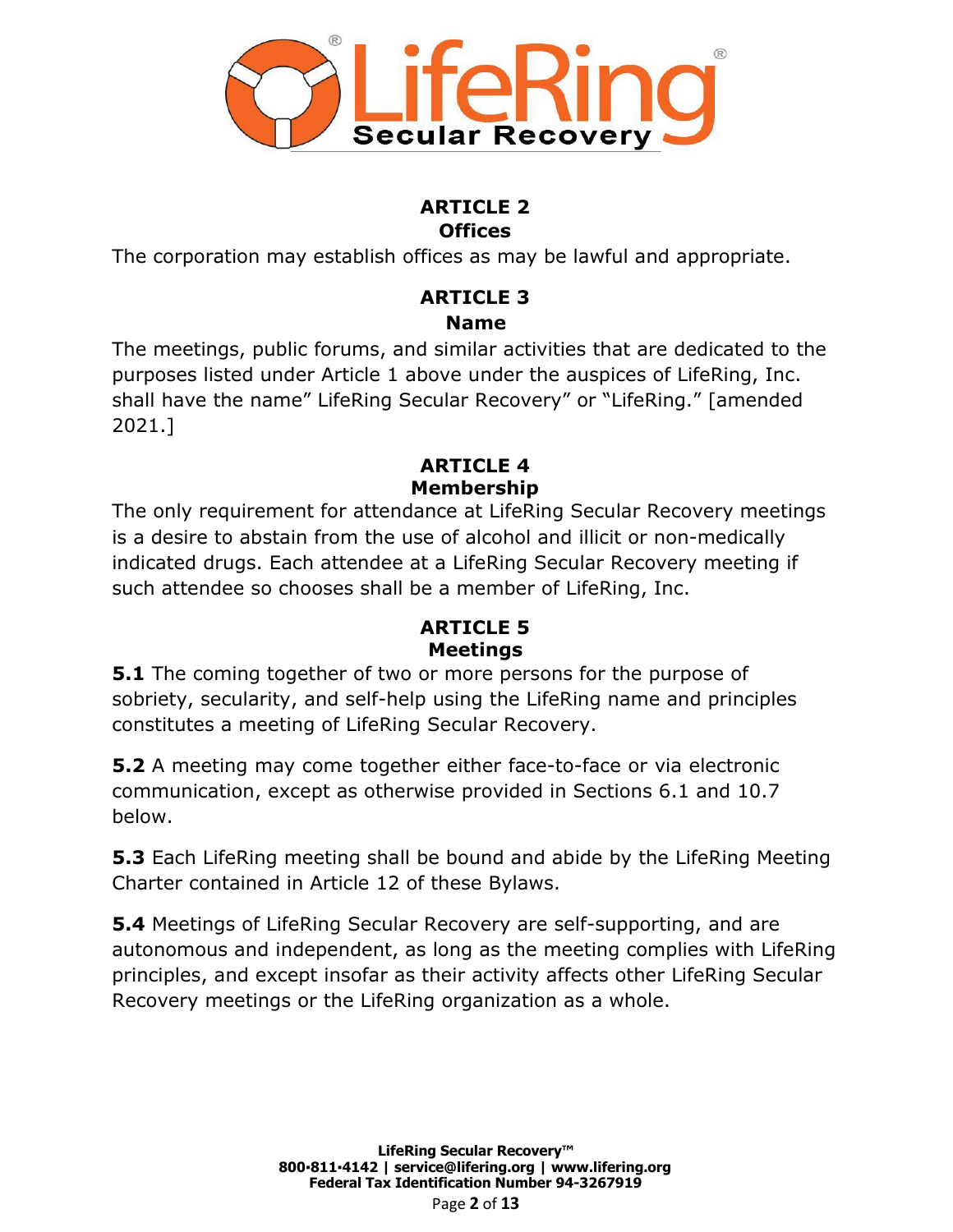

#### **ARTICLE 6 Annual Congress; Delegates**

**6.1** LifeRing, Inc. shall hold a meeting on a regular annual basis at which delegates of the LifeRing Secular Recovery meetings shall assemble (each annual group of delegates and annual meeting, an "Annual Congress," and the Annual Congresses in the aggregate, the "Congress"). The meeting may be held (a) solely electronically, (b) solely at a physical location, or (c) at a physical location with access provided for Delegates to participate by electronic communications. The method by which the meeting is held shall be at the discretion of the Board.

**6.2** The Congress is the supreme deliberative and legislative body of the LifeRing organization.

**6.3** One purpose of the Annual Congress shall be to determine the matters to be voted upon by Absentee Election (as defined in Article 9) after the Annual Congress, via an Absentee Ballot, and to vote upon those matters that require ratification in order to be placed on the Absentee Ballot.

**6.4** Each public (as defined in Section 6.5 below) LifeRing Secular Recovery meeting may select one delegate to the Annual Congress. The term of service of each delegate shall be from the time of selection through the forthcoming Annual Congress for which that delegate was selected and shall expire immediately after the Absentee Election related to and following that Annual Congress.

**6.5** A meeting is "public" for the purposes of these Bylaws if it convenes in a location accessible to the public and if its location, day, and time are posted in a manner likely to give public notice. The term "location" may also include Internet address.

**6.6** In order to be eligible to designate a delegate to represent a LifeRing meeting at an Annual Congress and/or vote on behalf of the LifeRing meeting, the meeting shall be registered with LifeRing by submitting a request by email at [service@lifering.org,](mailto:service@lifering.org) or by mail at the mailing address listed on LifeRing's website, or by other published methods of registration, at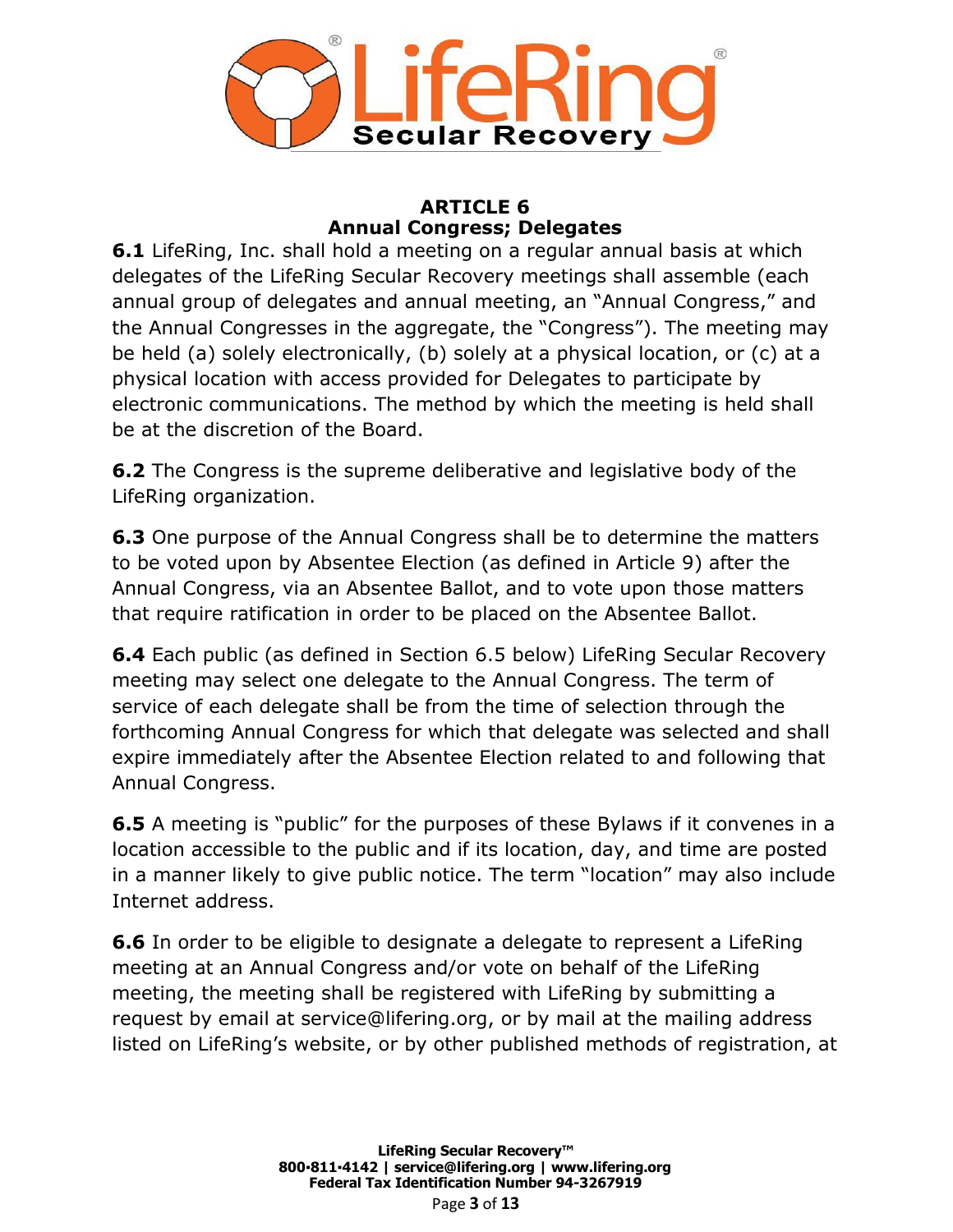

least forty-five (45) days prior to the Annual Congress. [Added 2002 and amended 2017.]

**6.7** Each member of a LifeRing Secular Recovery meeting may cast one vote for an Annual Congress delegate and, if a member attends more than one LifeRing meeting, that member may select the LifeRing meeting in which to cast that vote.

**6.7.1** Procedures for electing delegates to an Annual Congress shall be consistent with generally accepted principles of democracy and fairness, striving for simplicity and consensus. For LifeRing meetings held at in-patient facilities and at halfway houses and similar institutions with highly transient populations, or in the event any LifeRing meeting fails to elect a delegate, the convenor of that LifeRing meeting shall be recognized as the delegate. [Added 2002 and amended 2013]

**6.7.2** LifeRing, Inc. will publish the registration deadline for registering an Annual Congress delegate at least three months in advance of an Annual Congress. Each Annual Congress delegate's name, contact information, and basis of eligibility for serving as a delegate shall be registered with LifeRing, either by email at [service@lifering.org,](mailto:service@lifering.org) or by mail at the mailing address listed on LifeRing's website, no later than the registration deadline. [Added 2013 and amended 2016.]

**6.8** In addition to delegates elected by LifeRing meetings, current members of the Board of Directors of LifeRing, Inc. (the "Board"), current LifeRing officers, and current LifeRing Regional Representatives (as defined below) shall be delegates to the Annual Congress. [Amended 2010.]

**6.9** Registered delegates shall be the only persons allowed to vote on the matters before the Annual Congress. Each registered delegate may cast one vote per matter at an Annual Congress, without regard to the number of unique qualifications held by that delegate. [Amended 2013.]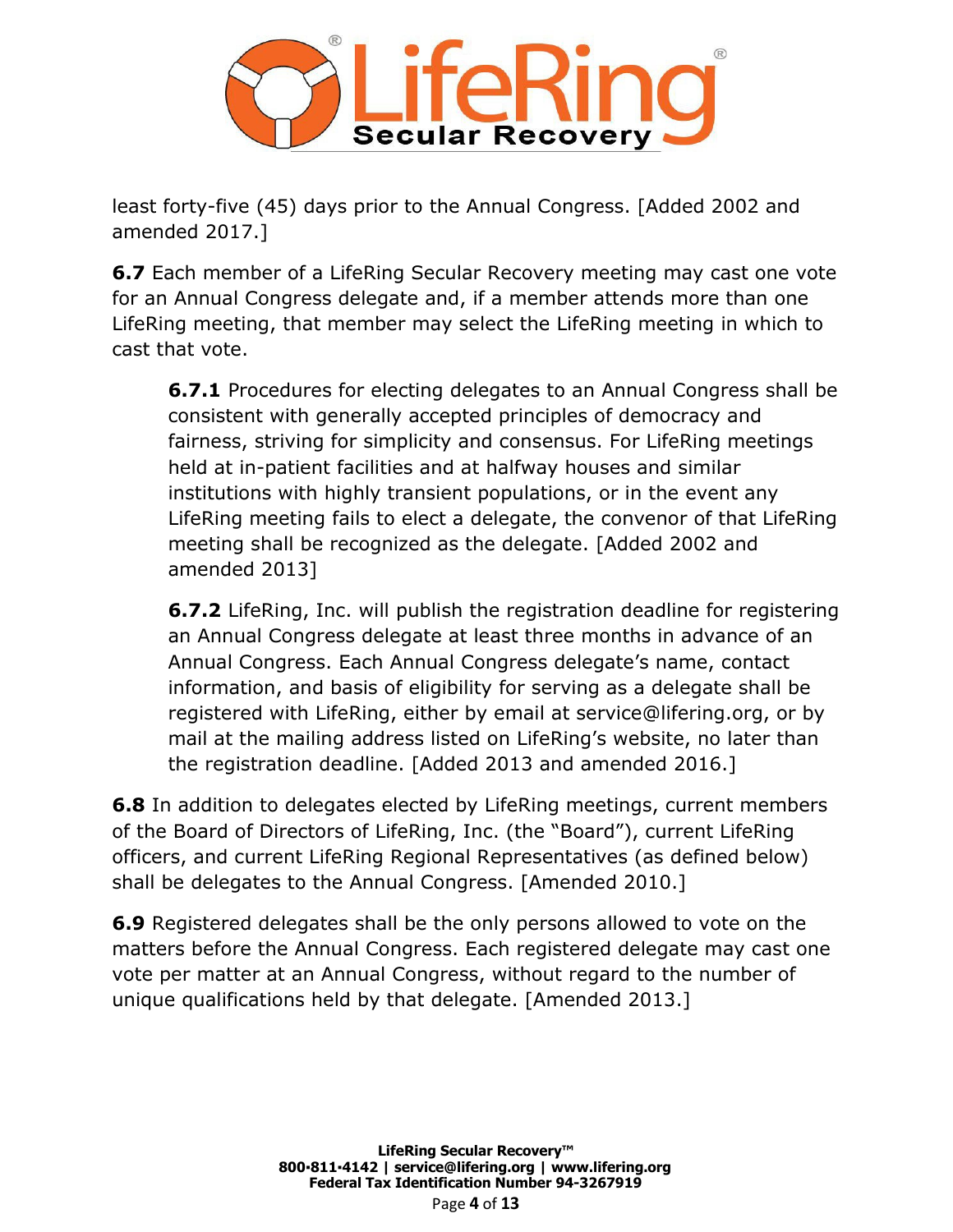

**6.10** A person designated by the Board of Directors of LifeRing, Inc. (the "Board") shall determine the eligibility of each registered delegate, no later than one month in advance of each Annual Congress.

**6.11** Votes shall be tallied based on the method authorized by the Board pursuant to Section 9.5.

**6.12** The Congress may not abrogate or substantially amend the fundamental purposes for which LifeRing is chartered.

**6.13** The Congress shall have no power to amend the Articles of Incorporation of LifeRing, Inc. or any statement in these Bylaws that appears in the Articles of Incorporation.

**6.14** Robert's Rules of Order shall apply to the procedures of the Congress to the extent they are not inconsistent with these Bylaws or with procedural rules the Congress may adopt.

#### **ARTICLE 7**

#### **Proposals for Bylaws Amendments and Board Actions [Added 2013.]**

**7.1** A delegate may submit proposals for Board actions (so long as such proposed Board actions would not violate the Bylaws or other organizational documents of LifeRing) and amendments to the Bylaws, provided that such proposals must be submitted in writing to LifeRing, either by email at [service@lifering.org,](mailto:service@lifering.org) or by mail at the mailing address listed on LifeRing's website, at least thirty days prior to the Annual Congress (the delegate who submits a proposal, an "Initiator"). The Board shall then establish a committee to work with each Initiator to review that Initiator's proposal. In connection with such review, the committee may propose revised language for the proposal, which revised language, if any, must be provided to the Initiator by no later than 6:00 p.m. Pacific time on the seventh day prior to the first day of the Annual Congress for which the proposal was submitted. The Initiator shall have until 6:00 p.m. Eastern time on the day prior to the first day of the Annual Congress to validate any revised language proposed by the Board committee. If the Initiator does not validate the language proposed by the Board committee by that deadline, the proposal shall not be presented at that Annual Congress.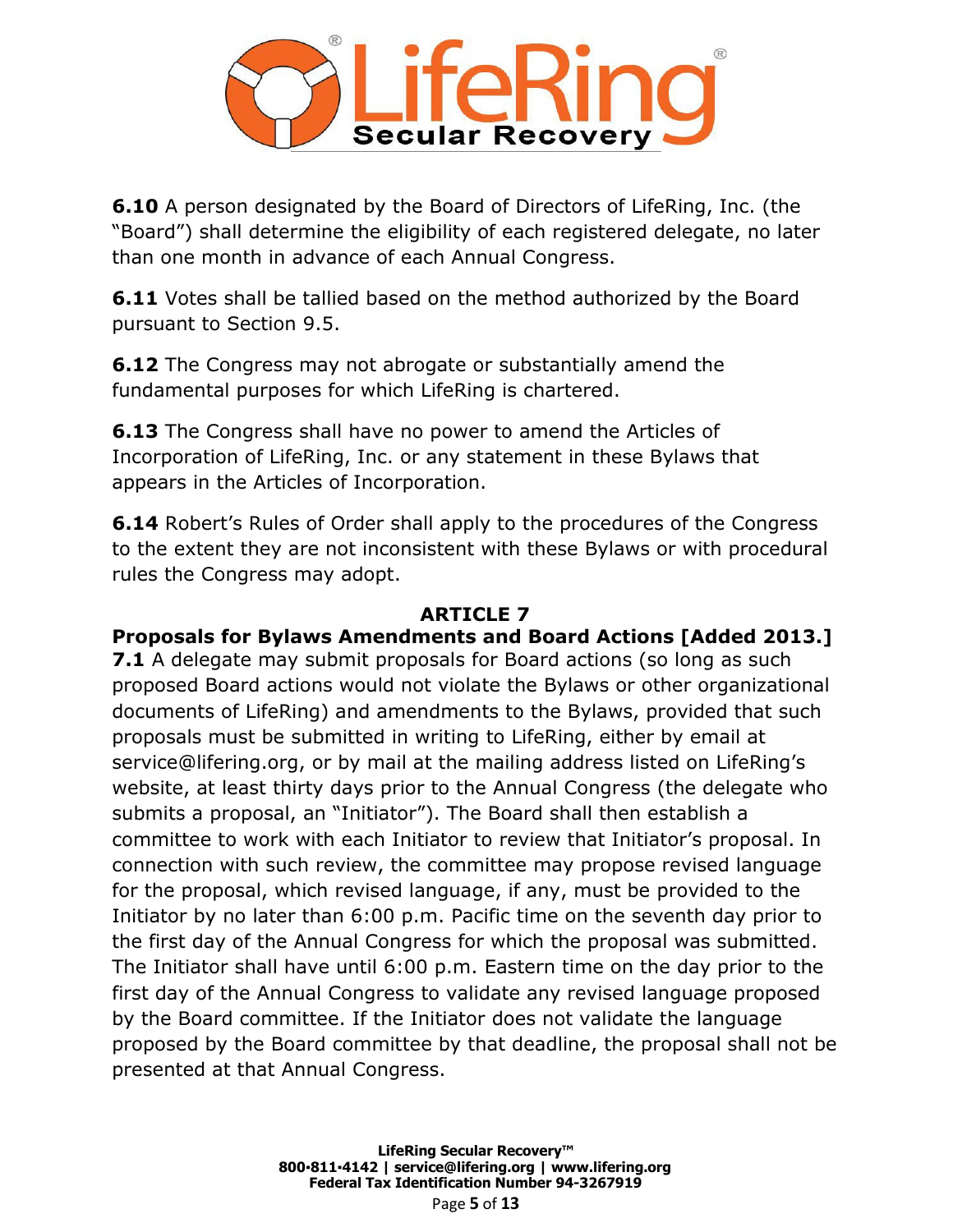

## **ARTICLE 8 Board Nominations [Added 2013.]**

**8.1** LifeRing shall publish uniform guidelines outlining documentation required of all director nominees three months in advance of each Annual Congress.

**8.2** Delegates in absentia may submit nominations for Board directors in connection with an Annual Congress so long as such nominations are submitted in writing to LifeRing, either by email at [service@lifering.org,](mailto:service@lifering.org) or by mail at the mailing address listed on LifeRing's website, at least seven days prior to the Annual Congress.

**8.3** Absentee nominations shall be presented to each Annual Congress.

## **ARTICLE 9 Elections [Added 2013.]**

**9.1** The following matters considered by an Annual Congress shall require that a vote occur remotely following that Annual Congress (such vote, an "Absentee Election"):

**9.1.1** Proposed Bylaws amendments ratified by the Annual Congress.

**9.1.2** Elections for positions on the Board.

**9.1.3** Proposed directives ratified by the Annual Congress.

-For purposes of this Section 9.1, "ratification" of a proposal by an Annual Congress shall mean a simple majority vote in favor of that proposal by the Annual Congress.

**9.2** The matters set forth in Section 9.1 shall be placed on a ballot (an "Absentee Ballot").

**9.3** The Absentee Ballot shall be publicly posted by LifeRing within ten days of the close of each Annual Congress, and the Absentee Election voting shall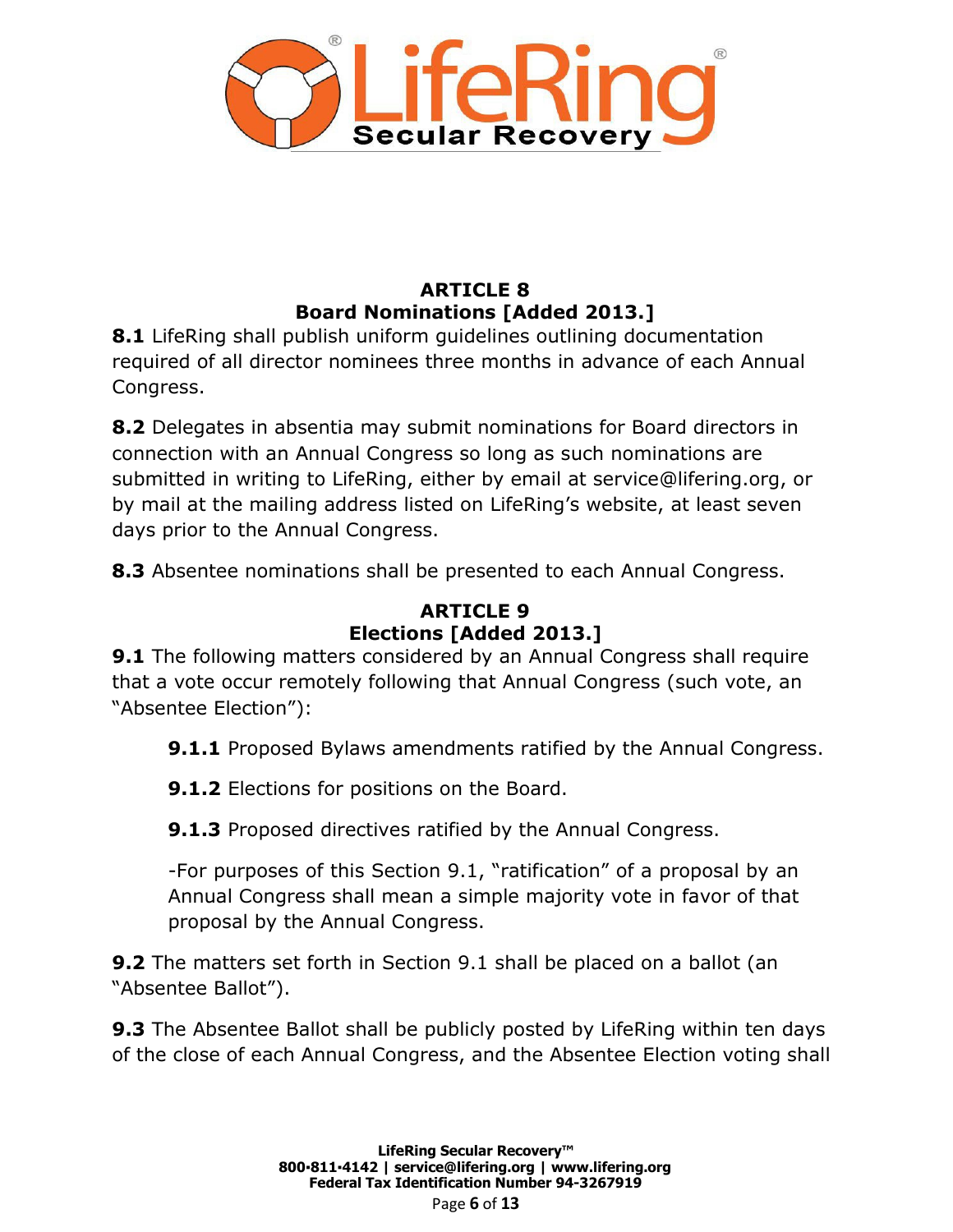

commence immediately and continue for fifteen days past the date of public posting. [Amended 2015]

**9.4** Each registered delegate may cast one vote per matter listed on the Absentee Ballot in the Absentee Election, without regard to the number of unique qualifications held by that delegate.

**9.5** Absentee Elections shall proceed according to ranked choice voting.

**9.5.1** The Board may authorize the method of ranked choice voting.

**9.5.2** The Board may authorize election by plurality.

**9.6** If a vacant Board seat was temporarily filled by the other Board members pursuant to Section 10.12, then such seat shall be filled by the nominee who was elected but received the lowest ranking votes in the Absentee Election under Section 9.5.

**9.7** Any proposed Bylaws amendment placed on the Absentee Ballot pursuant to Section 9.1 must receive a two-thirds supermajority vote in favor of such proposal in the Absentee Election in order to be adopted.

**9.8** The Absentee Ballot shall be prepared for approval by the Board, including all measures ratified by Congress, prior to being made available to delegates.

**9.9** The Board shall appoint a person to verify the validity of each vote cast in the Absentee Election and certify the results.

**9.10** LifeRing shall cause (i) the validity of each vote cast in the Absentee Election to be verified and (ii) the votes to be tallied and the results to be certified, and LifeRing shall publicly post the results of an Absentee Election within ten days of the close of voting.

### **ARTICLE 10 Board of Directors**

**10.1** LifeRing, Inc. shall have a Board consisting of nine members. [Amended 2006.]

**10.2** Board members shall serve three-year terms.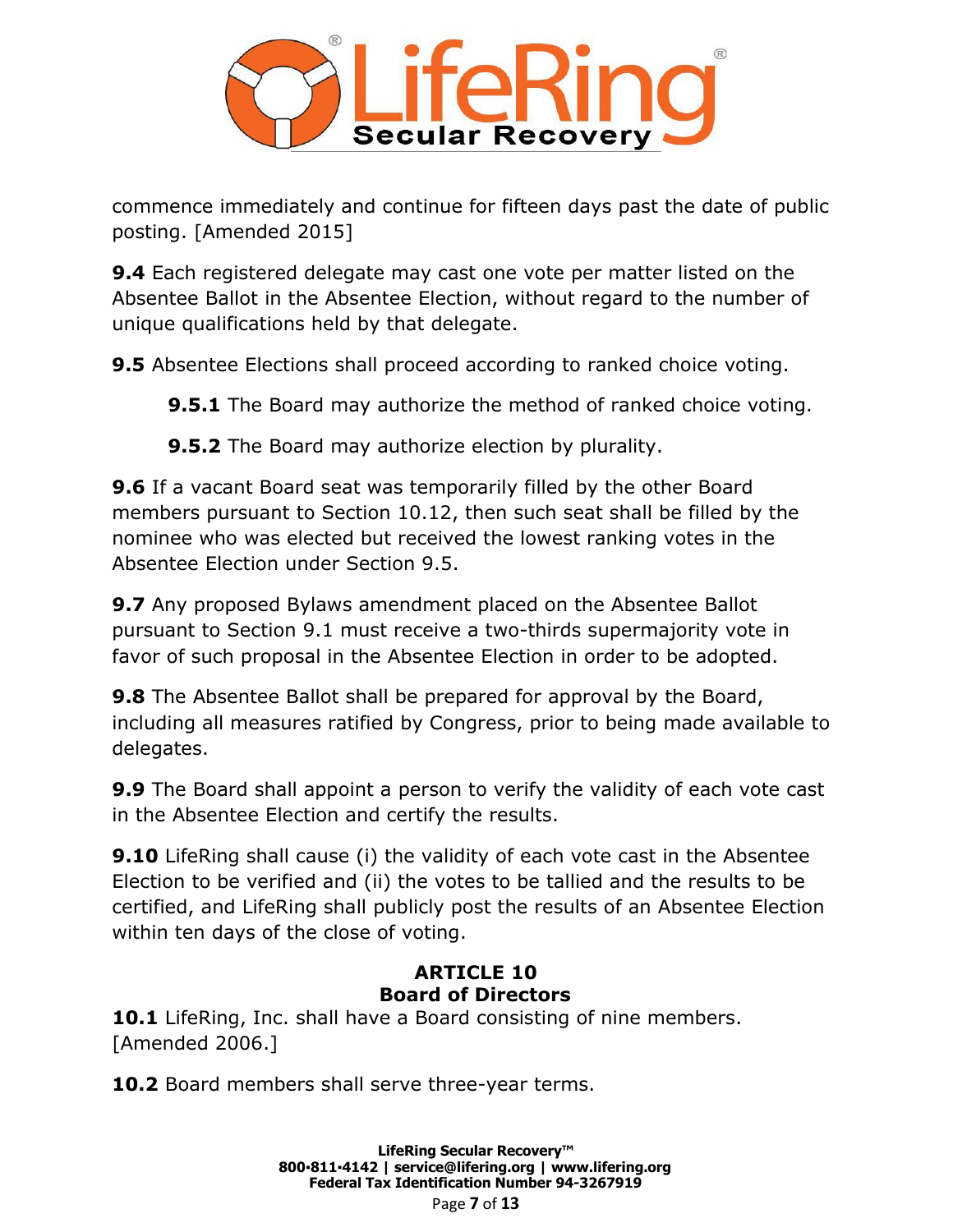

**10.3** Three members of the Board shall be elected at each Annual Congress. [Amended 2006.]

**10.4** The Board shall have the following powers and duties:

**10.4.1** The Board shall control the budgets and audit the finances of the LifeRing operating entities (which entities shall be described in a LifeRing policy statement) in such a way as to implement the consensus of the Congress and to safeguard the financial integrity of the organization.

**10.4.2** In order to protect the good name of the LifeRing organization, the Board shall have the power to suspend or revoke any charter, to refuse to issue a charter, or refuse to recognize a meeting as a legitimate LifeRing meeting in cases where a group, or its convenor, persistently and substantially violates a fundamental principle of LifeRing, Inc. as to sobriety, secularity, or self-help, or persistently and substantially violates a policy statement currently published by LifeRing. Such actions may be appealed to the Annual Congress at the request of the meeting convenor involved. [Amended in 2015]

**10.4.3** The Board shall supervise, appoint, and remove the officers defined in Article 11 and the coordinators of the LifeRing operating entities (as described in a LifeRing policy statement).

**10.4.4** The Board shall have the authority to cause LifeRing, Inc. or its officers, or operating entity coordinators to take any of the actions required to be taken by LifeRing, Inc. under these Bylaws.

**10.4.5** The Board may, from time to time, appoint committees as may be permitted by law, which may be temporary or permanent committees. The committees appointed by the Board will consist of one or more members of the Board and will have such powers and perform such duties as may be prescribed by the resolution or resolutions of the Board creating such committees.

**10.4.6** The Board shall make an annual written report on its activities and its financial stewardship to each Annual Congress.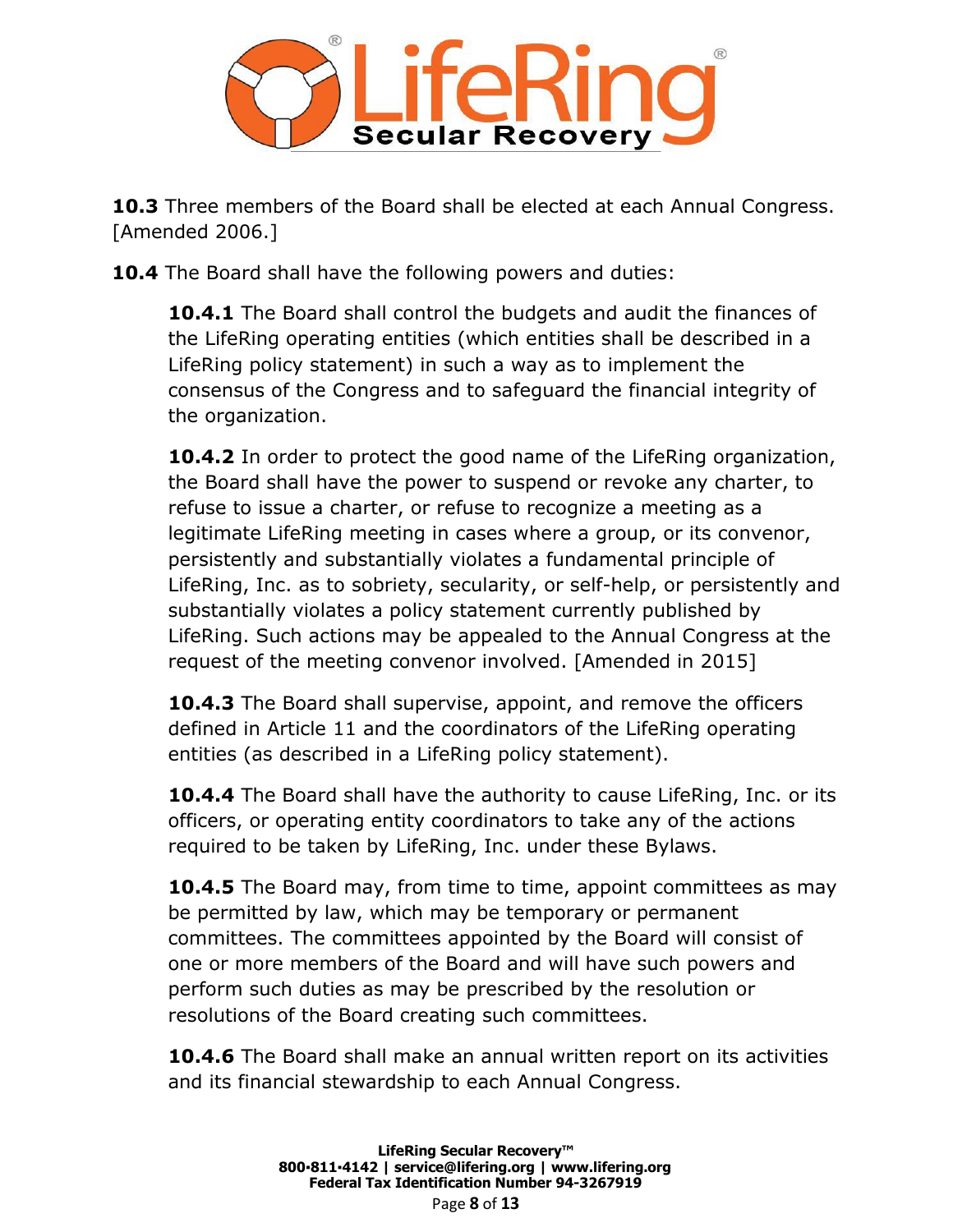

**10.4.7** The Board shall set the time and place of the next Annual Congress.

**10.4.8** The Board shall comply with all provisions of the laws applicable to nonprofit charitable corporations.

**10.4.9** The Board shall have the power to grant a charter, in the form provided in Article 12, to one not-for-profit organization in each geographical jurisdiction (the boundaries of which the Board shall determine), empowering that organization to issue and to suspend or revoke meeting charters within that geographical jurisdiction, on terms consistent with these Bylaws. [Added 2004]

**10.4.10** The Board shall have the power to appoint and remove regional representatives of LifeRing ("Regional Representatives"), who shall provide support to existing meetings and encouragement for the formation of new meetings within a region specified by the Board, including one or more on-line regions. The responsibilities of the Regional Representatives shall be specified by the Board. [Added 2010.]

**10.4.10.1** The Board shall conform, if practicable, the boundaries of the regions covered by particular Regional Representatives to the regional boundaries of any not-for-profit organizations established under Section 10.4.6. [Added 2010]

**10.4.10.2** A Regional Representative may appoint other persons within a smaller portion of the region represented by the Regional Representative to assist the Regional Representative (such other persons, "Area Representatives"). [Added 2010]

**10.5** A Board member shall be a person in recovery from a substance addiction, a member of LifeRing Secular Recovery, at least 21 years old, and shall have abstained from alcohol and illicit or non-medically indicated drugs continuously for at least two years prior to commencing service. The fact that a person serves as a LifeRing employee or officer shall not prevent such person from also serving as a Board member.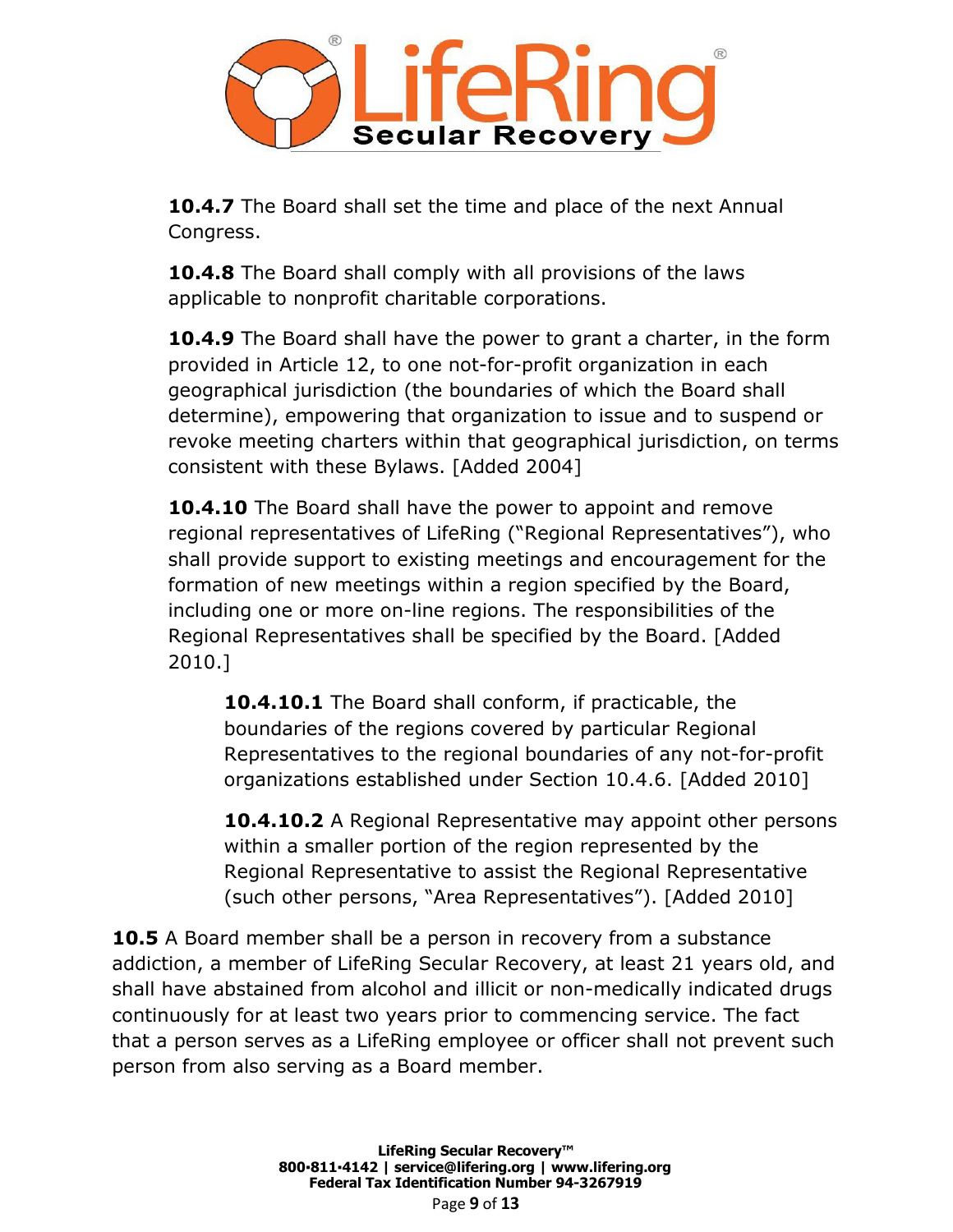

**10.6** A Board member who knowingly consumes alcohol or illicit or nonmedically indicated drugs shall be deemed to have resigned effective immediately.

**10.7** The Board shall meet face-to-face each year at the conclusion of each Annual Congress, if feasible (each such meeting of the Board, an "Annual Board Meeting"). [Added 2003 and amended 2013]

**10.8** Special Board Meetings.

**10.8.1** In addition to the Annual Board Meetings, the Board may also meet at such other times and places as may be appropriate (each such other meeting, a "Special Board Meeting").

**10.8.2** Any mode of electronic communication which permits all directors to communicate in real time with all others shall be lawful for purposes of a Special Board Meeting under these Bylaws.

**10.8.3** Any director may convene a Special Board Meeting by giving written notice at least seven days in advance to all other Board members stating the time, place, and proposed business of the meeting. Any notice, consent, or waiver that must be given in writing under these Bylaws may be given via email.

**10.9** Five directors shall constitute a quorum for a meeting of the Board. [Added 2003 and amended 2013]

**10.10** The Board may take action without a meeting, or may meet on shortened notice, provided all directors consent to the action and/or waive notice in writing. These consents and/or waivers shall be made part of the minutes.

**10.11** If a Board member is absent from three or more board meetings in any twelve- month period, or persistently and substantially acts in a way that injures the good name of the organization, the remaining directors, upon giving at least thirty days written notice and opportunity to be heard, by their unanimous vote may remove that director from the Board. [Amended 2016]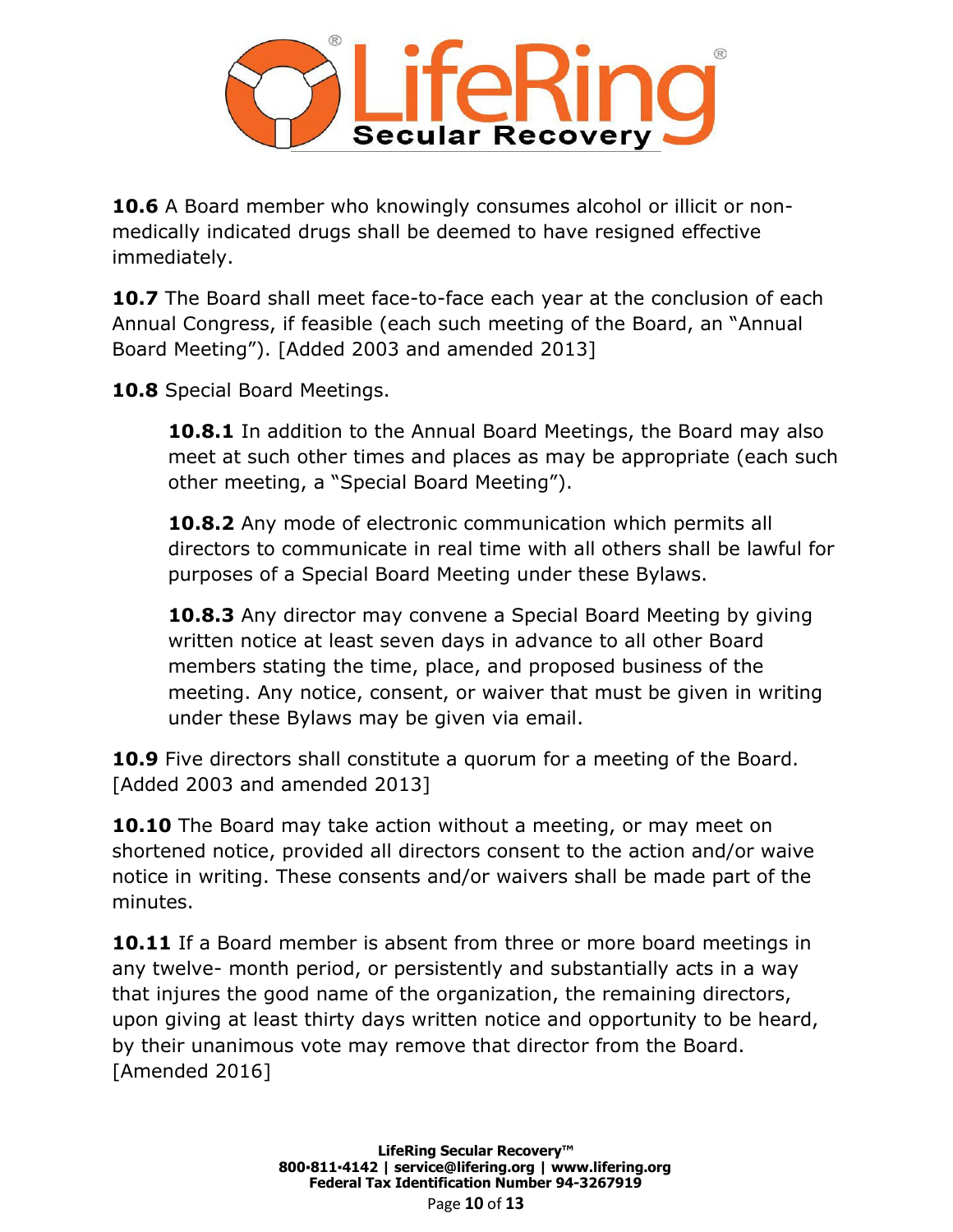

**10.12** In case of a vacancy on the Board, either due to a Board member's resignation, removal or otherwise leaving the position, or due to a deficiency in the number of nominees for directors at an Annual Congress, the remaining Board members shall elect a replacement to serve until the next Annual Congress, at which time an election for the remainder of the term shall be held to fill any Board seat so filled, pursuant to Section 9.6.

**10.13** Board members may serve successive terms without limitation.

**10.14** No Board member or officer shall have the power to bind the corporation to any contract or to pledge its credit or incur any other liability or obligation without prior authorization by the Board.

**10.15** Board members shall serve in their roles as such without compensation. No Board member shall receive reimbursement from a third party for expenses incurred in connection with service to LifeRing, Inc. or its entities; however, a Board member may receive reimbursement for expenses incurred in connection with service to LifeRing, Inc. or its entities from LifeRing, Inc. if approved by a majority of the rest of the Board. For the avoidance of doubt, this Section 10.15 shall not prohibit a LifeRing employee from receiving compensation for his or her services as an employee, or reimbursement for expenses incurred in connection with such employment services, regardless of whether such LifeRing employee also serves as a director.

**10.16** The Board, at the first meeting after the conclusion of the Absentee Election, shall elect a Chair or Co-Chairs of the Board (the "Chair") for the following year. The Chair shall serve at the pleasure of the Board as a whole. Actions to elect or remove the Chair shall require an absolute majority of the Board (five votes). The Chair shall be empowered to represent the Board to outside entities and shall take on other responsibilities as the Board shall assign. [Amended2015]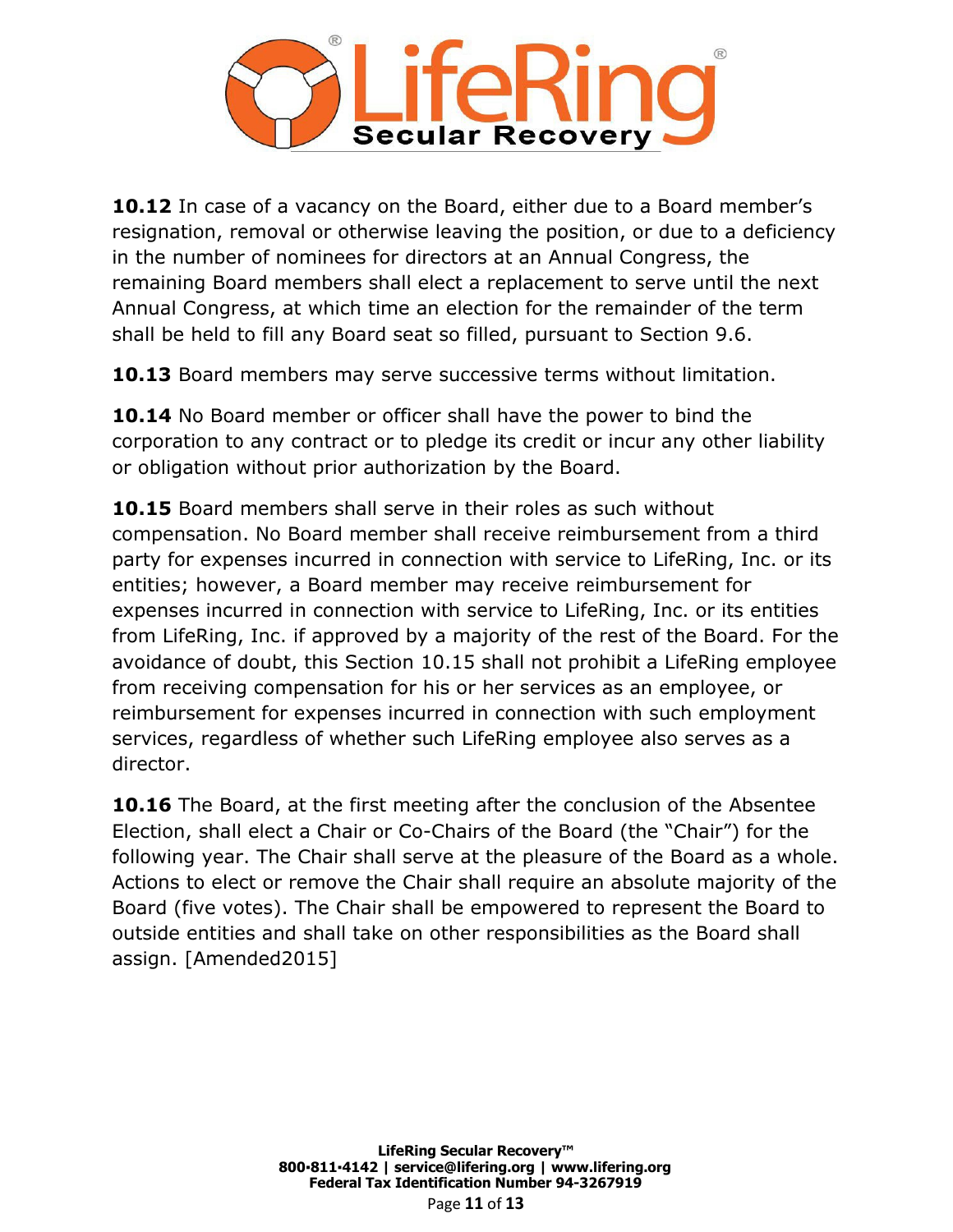

#### **ARTICLE 11 Officers**

**11.1** LifeRing, Inc. shall have the officers required by law, namely an Executive Director, a Treasurer, and a Secretary. In addition, the Board may appoint one or more Coordinators to serve under the direction of the Executive Director. Said Coordinators shall have such responsibilities as the Board may delegate. [Amended 2010.]

**11.1.1** The Executive Director shall serve as the organization's chief executive officer, shall comply with the duties required by the law for such an officer, and shall have such other responsibilities as the Board may delegate. [Amended 2010.]

**11.1.2** The Treasurer shall comply with the duties required by the law, shall keep the books and render financial reports, and shall have such other responsibilities as the Board may delegate. [Amended 2010.]

**11.1.3** The Secretary shall comply with the duties required by the law, shall keep minutes of Board meetings, and shall have such other responsibilities as the Board may delegate.

**11.2** The officers shall be appointed by and shall serve at the pleasure of the Board.

11.3 An officer shall be a person in recovery from a substance addiction, a member of LifeRing Secular Recovery, at least 21 years old, and shall have abstained from alcohol and illicit or non-medically indicated drugs continuously for at least two years prior to commencing service. The fact that a person serves as a LifeRing employee or Board member shall not prevent such person from also serving as an officer.

**11.4** An officer who knowingly consumes alcohol or illicit or non-medically indicated drugs shall be deemed to have resigned effective immediately.

**11.5** Officers shall serve in their roles as such without compensation. For the avoidance of doubt, this Section 11.5 shall not prohibit a LifeRing employee from receiving compensation for his or her services as an employee, or reimbursement for expenses incurred in connection with such employment